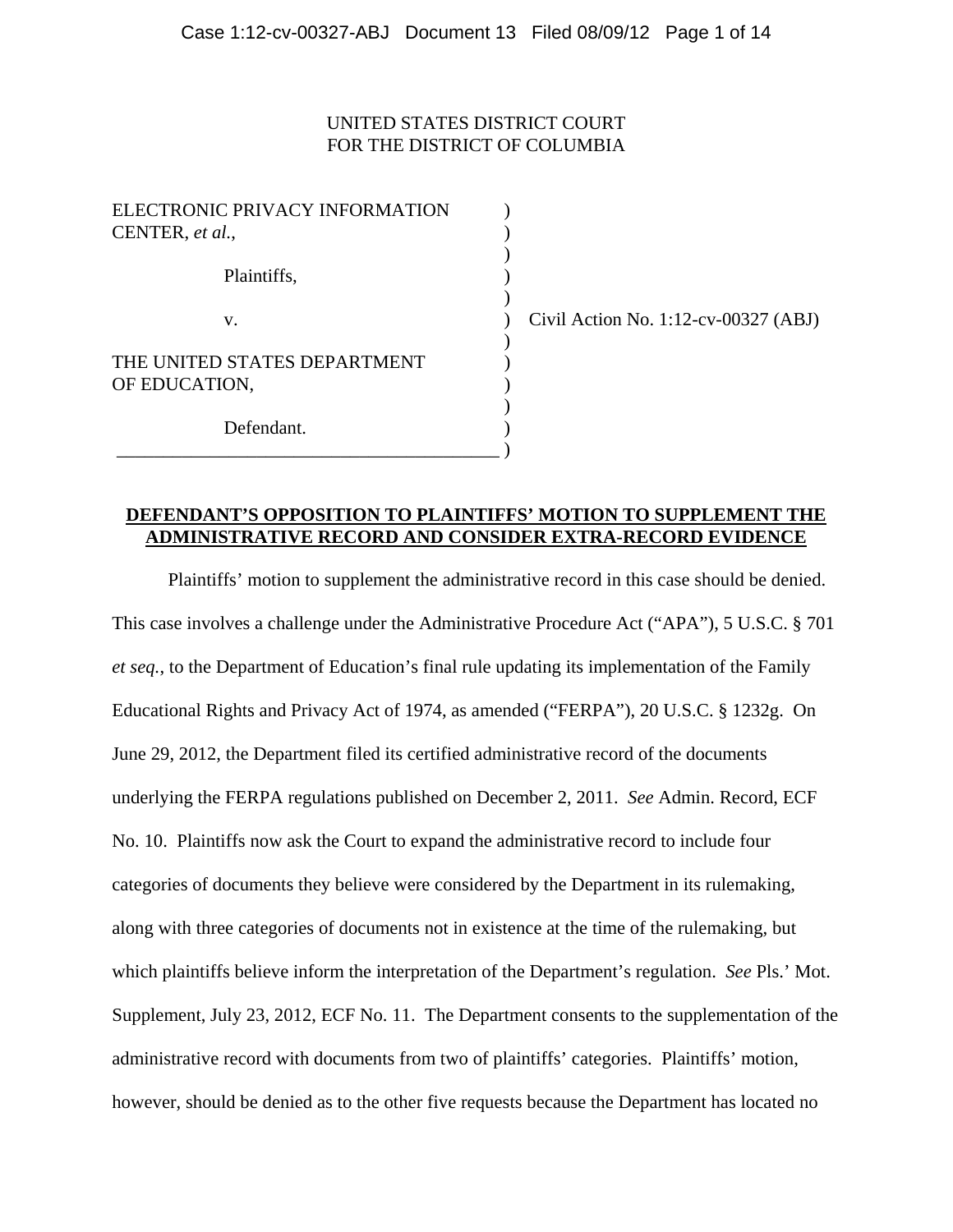documents responsive to two of those categories and because none of the three categories of extra-record documents meet the high bar for consideration in an administrative record case. Accordingly, plaintiffs' motion should be denied.

#### **BACKGROUND**

 FERPA protects the privacy of student education records by generally requiring written consent from parents or students before the educational agency or institution attended by the students may disclose personally identifiable information from these records to any third party. *See* 20 U.S.C. § 1232g(b)(1), (b)(2). The statute also provides exceptions to the consent requirement for numerous legitimate uses of such records. Two of those exceptions are at issue in this case: directory information, *id.* § 1232g(a)(5), and the program evaluation exception, *id.* §  $1232g(b)(3)$ .<sup>1</sup> In its December 2, 2011 final rule, the Department updated its regulations interpreting these two exceptions, along with numerous other changes that are not disputed in this case. *See* 76 Fed. Reg. 75641-42 (Dec. 2, 2011) (hereinafter "Final Rule"), AR 0733-34 (making changes to 34 C.F.R. §§ 99.3 and 99.35).

 With regard to the directory information exception, plaintiffs oppose the conclusion that a student's identification ("ID") number may be placed on the student's ID badge. *See* Compl. § 24. And with regard to the program evaluation exception, plaintiffs dispute the Department's definition of two statutory terms relevant to that exception: "education program" and "authorized representative." *See id.* §§ 19-23. This exception permits "authorized representatives of [three federal entities or] State educational authorities [to] hav[e] access to

<sup>&</sup>lt;sup>1</sup> The program evaluation exception is comprised from three overlapping provisions. *See* 20 U.S.C. §§ 1232g(b)(1)(C), (b)(3), (b)(5); *cf.* 53 Fed. Reg. 11942, 11948 (Apr. 11, 1988) (treating all three provisions as one exception, codified at 34 C.F.R. § 99.35). But the core of the exception is found in §  $1232g(b)(3)$ , upon which the other two provisions expressly rely.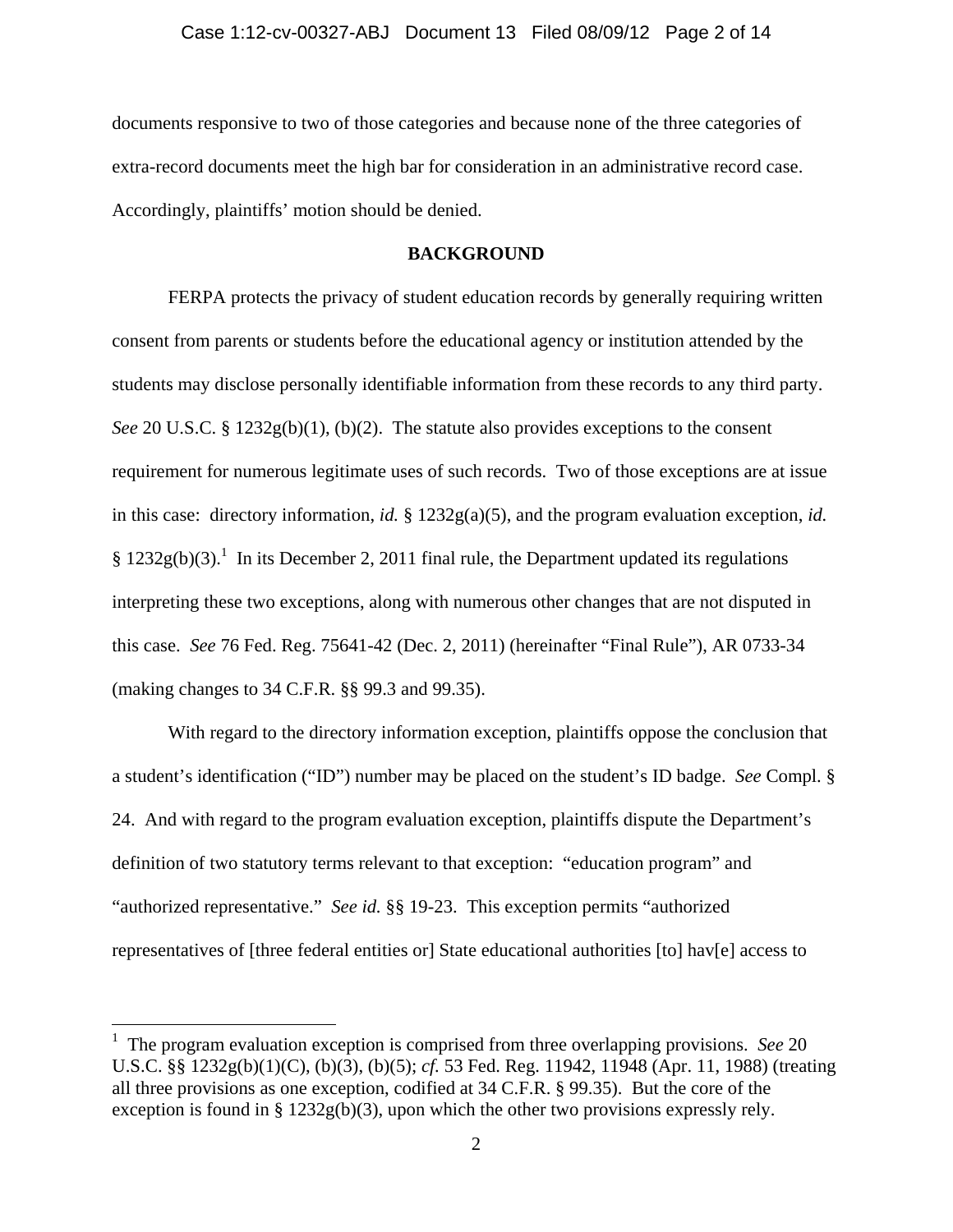#### Case 1:12-cv-00327-ABJ Document 13 Filed 08/09/12 Page 3 of 14

student or other records which may be necessary in connection with the audit and evaluation of [federally or state] supported education programs, or in connection with the enforcement of the Federal legal requirements which relate to such programs." 20 U.S.C. § 1232g(b)(3) (with additions from §§  $1232g(b)(1)(C)$  and (b)(5)). Thus the term "education program" shapes the scope of the exception by defining what may be audited and evaluated. And the term "authorized representative" determines who may receive the data and conduct the evaluation on behalf of the four named entities.

### **LEGAL STANDARD**

When a case is brought under the APA, "[o]rdinarily, 'review is to be based on the full administrative record that was before the Secretary at the time he made his decision." *Am. Wildlands v. Kempthorne*, 530 F.3d 991, 1002 (D.C. Cir. 2008) (quoting *Citizens to Preserve Overton Park, Inc. v. Volpe*, 401 U.S. 402, 420 (1971)); *see* 5 U.S.C. § 706 (requiring court to review "the whole record or those parts of it cited by a party"). This administrative record "includes all materials compiled by the agency that were before the agency at the time the decision was made." *James Madison Ltd. v. Ludwig*, 82 F.3d 1085, 1095 (D.C. Cir. 1996) (internal quotation marks and citations omitted). "[I]f a court is to review an agency's action fairly, it should have before it neither more nor less information than did the agency when it made its decision." *Am. Wild Horse Preservation Campaign v. Salazar*, \_\_ F. Supp. 2d \_\_, 2012 WL 1609409, at \*8 (D.D.C. 2012) (quoting *Walter O. Boswell Mem'l Hosp. v. Heckler*, 749 F.2d 685, 792 (D.C. Cir. 1991)). This standard is frequently described as including "all documents that the agency directly or indirectly considered." *Id.* (citations and quotation marks omitted).

"[A]n agency's designation of the record 'is entitled to a strong presumption of regularity.'" *Am. Wild Horse*, 2012 WL 1609409, at \*8 (quoting *Pac. Shores Subdiv. v. U.S.*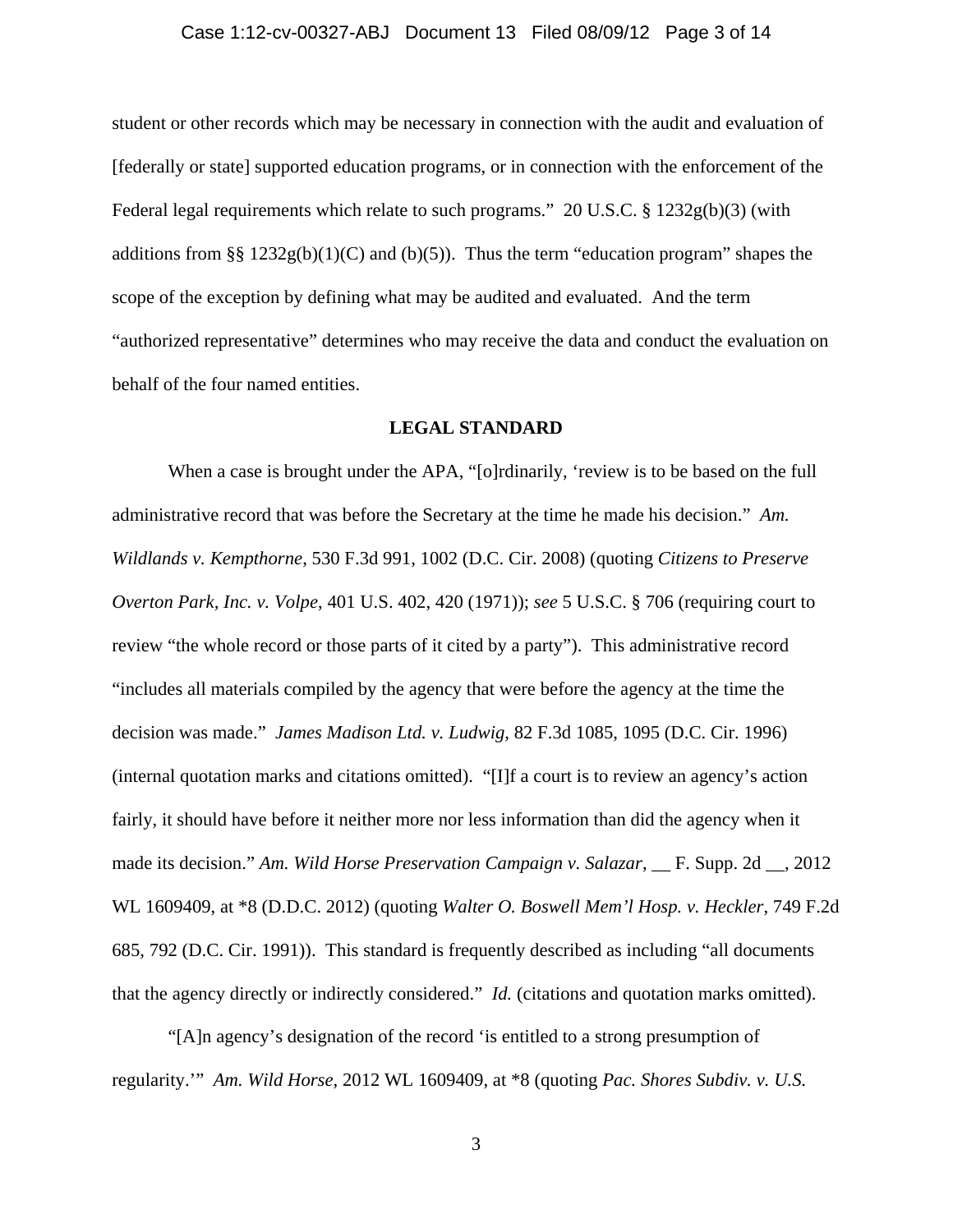#### Case 1:12-cv-00327-ABJ Document 13 Filed 08/09/12 Page 4 of 14

*Army Corps of Eng'rs*, 448 F. Supp. 2d 1, 6 (D.D.C. 2006)); *see also Florida Power & Light Co. v. Lorion*, 470 U.S. 729, 743-44 (1985) (stating that "[t]he task of the reviewing court is to apply the appropriate APA standard of review . . . based on *the record the agency presents* to the reviewing court" (emphasis added)). There are two ways that plaintiffs may seek consideration of documents not contained in an agency's certified record, both of which are sometimes confusingly referred to as "supplementing" the record even though they involve somewhat different legal analyses. *See WildEarth Guardians v. Salazar*, 670 F. Supp. 2d 1, 5 n.4 (D.D.C. 2009). On the one hand, they may seek to "add[] . . . documents the agency considered" but failed to include in the certified record; on the other hand, they may seek "review of extra-record evidence," that is, "evidence outside of or in addition to the administrative record that was not necessarily considered by the agency." *Pac. Shores*, 448 F. Supp. 2d at 5.

To supplement the record with additional documents allegedly considered by the agency, a plaintiff must "overcome the strong presumption of regularity to which an agency is entitled" by "put[ting] forth concrete evidence that the documents it seeks to add to the record were actually before the decisionmakers." *Am. Wild Horse*, 2012 WL 1609409, at \*8 (quoting *Franks v. Salazar*, 751 F. Supp. 2d 62, 67 (D.D.C. 2010)). "[T]he plaintiff must identify reasonable, non-speculative grounds for its belief that the documents were considered by the agency and not included in the record." *Id.* (quoting *Franks*, 751 F. Supp. 2d at 67).

Extra-record evidence is subject to a still higher standard. It may not be admitted "unless [the party] can demonstrate unusual circumstances justifying a departure from th[e] general rule." *Am. Wildlands*, 530 F.3d at 1002 (quoting *Tex. Rural Legal Aid, Inc. v. Legal Servs. Corp.*, 940 F.2d 685, 698 (D.C. Cir. 1991)). This Circuit has recognized three such circumstances:

(1) "[T]he agency deliberately or negligently excluded documents that may have been adverse to its decision," (2) "the district court needed to supplement the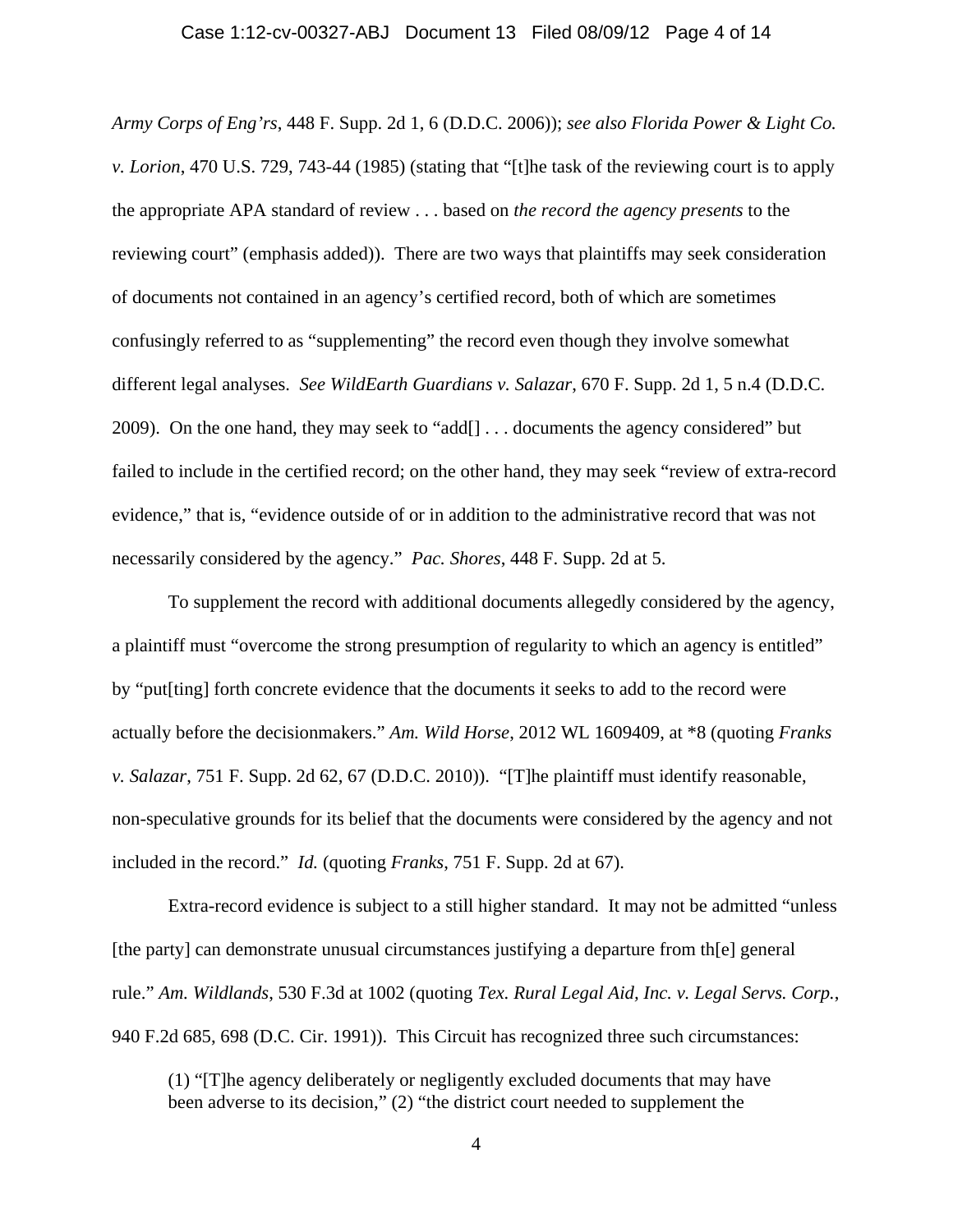record with 'background information' in order to determine whether the agency considered all of the relevant factors,"; or (3) "the agency failed to explain administrative action so as to frustrate judicial review."

Am. Wildlands, 530 F.3d at 1002 (quoting *James Madison Ltd.*, 82 F.3d at 1095).<sup>2</sup> These

exceptions are few because "to review more than the information before the [agency] at the time

[of its] decision risks [courts] requiring administrators to be prescient or allowing them to take

advantage of post hoc rationalizations." *Boswell Mem'l Hosp.*, 749 F.2d at 792.

# **ARGUMENT**

# **I. TWO OF PLAINTIFFS' REQUESTED SUPPLEMENTATION CATEGORIES MUST BE DENIED BECAUSE THE DEPARTMENT IDENTIFIED NO RESPONSIVE DOCUMENTS.**

Plaintiffs' first seek to supplement the administrative record with two "document sets"

they believe were "directly before" the Department when it issued the Notice of Proposed

Rulemaking ("NPRM"), a belief based solely on the Department's provision of two general

examples in the following paragraph:

The proposed definition of education program in § 99.3 is intended to establish that a program need not be administered by an educational agency or institution in order for it to be considered an education program for purposes of [the program evaluation exception]. . . . [I]n many States, programs that the Secretary would

<sup>1</sup> 2 Plaintiffs rely on *Esch v. Yeutter*, 876 F.2d 976, 991 (D.C. Cir. 1989), for a list of eight exceptions to the general rule against considering extra record evidence. This list, compiled by commentators, not judges, is dicta, *see Nat'l Mining Ass'n v. Jackson*, \_\_ F. Supp. 2d \_\_, 2012 WL 1383135, at \*3 (D.D.C. Apr. 20, 2012); *Earthworks v. U.S. Dep't of Interior*, 279 F.R.D. 180, 185-86 (D.D.C. 2012); *Oceana, Inc. v. Locke*, 674 F. Supp. 2d 39, 45 (D.D.C. 2009); *The Cape Hatteras Access Preservation Alliance v. U.S. Dep't of Interior*, 667 F. Supp. 2d 111, 115- 16 (D.D.C. 2009), and has not been adopted by the D.C. Circuit in subsequent cases. *See, e.g.*, *City of Dania Beach v. FAA*, 628 F.3d 581, 590 (D.C. Cir. 2010) (quoting *Am. Wildlands*' list of three instances for accepting extra-record evidence); *IMS, P.C. v. Alvarez*, 129 F.3d 618, 624 (D.C. Cir. 1997) (identifying the same three instances in a slightly reformulated list); *James Madison Ltd.*, 82 F.3d at 1095 (collecting same three instances). *See also Theodore Roosevelt Conservation P'ship v. Salazar*, 616 F.3d 497, 515 (D.C. Cir. 2010) ("The APA limits judicial review to the administrative record except when there has been a strong showing of bad faith or improper behavior or when the record is so bare that it prevents effective judicial review." (internal quotation marks omitted)).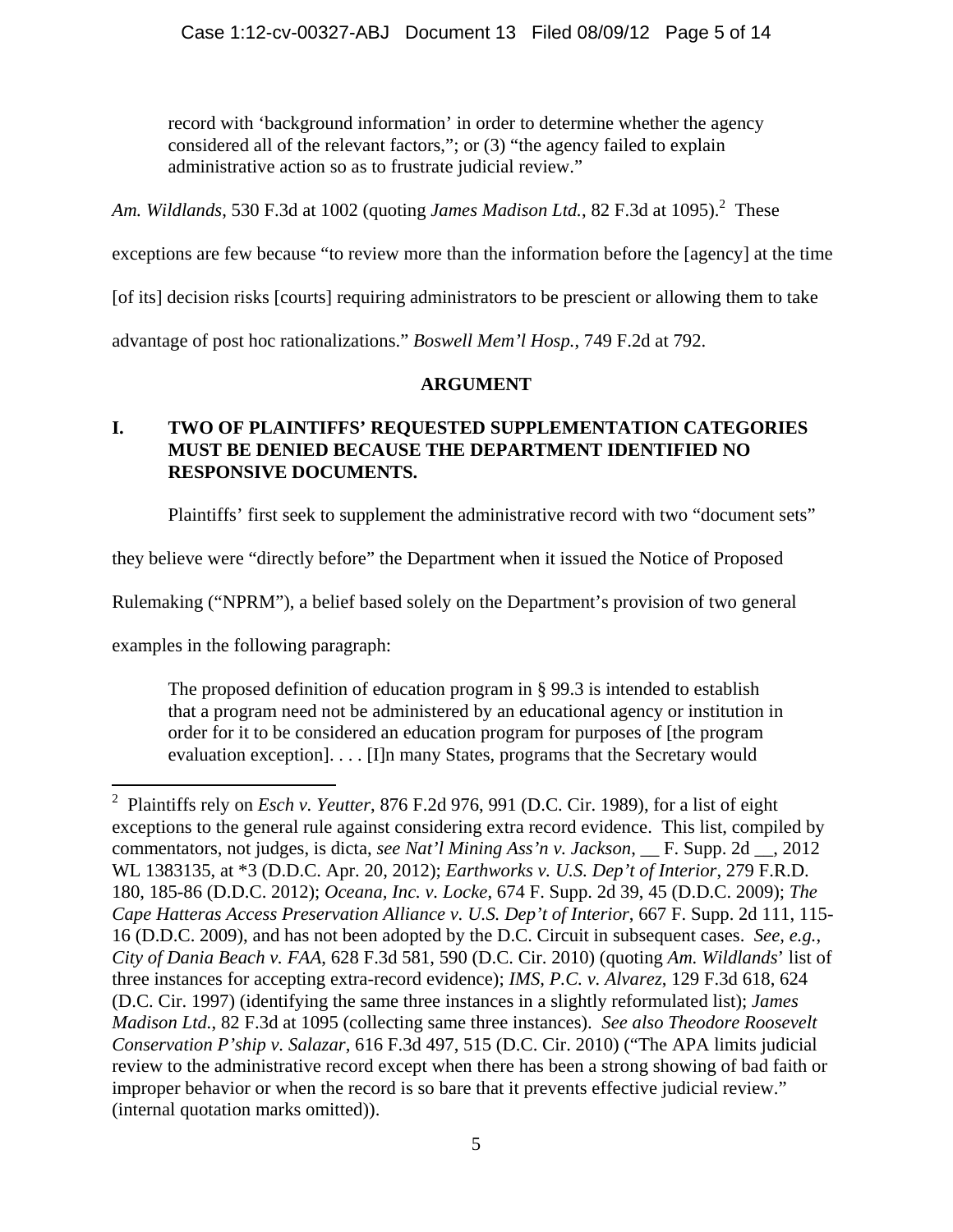regard as education programs are not administered by SEAs or LEAs.<sup>[3]</sup> For example, in many States, State-level health and human services departments administer early childhood education programs, including early intervention programs authorized under Part C of the Individuals with Disabilities Education Act (IDEA). Similarly, agencies other than SEAs may administer career and technical education or adult education programs.

*See* NPRM, 76 Fed. Reg. 19726, 19730 (Apr. 8, 2011), AR 0005. Plaintiffs ask for documents identifying the specific "State-level health and human services departments" and "non-SEAs that administer career and technical education or adult education programs" that the Department "considered." Pls.' Mot. at 4.

 Plaintiffs cannot carry their "heavy burden to rebut the presumption of administrative regularity" by simply showing "that the Secretary failed to include a document that was mentioned—but not substantively cited to—on one occasion in the [agency decision]." *Wild Earth Guardians*, 670 F. Supp. 2d at 6. In *WildEarth Guardians*, plaintiff failed to rebut the presumption when it could only point to the brief mention of a document without providing "any other evidence to support its position that this document was before the Secretary and considered by him in evaluating the [petition]." *Id.* at 6-7. Here, strikingly, no documents have even been mentioned. Instead, the NPRM simply provided examples of two broad categories of noneducational agencies known to provide services that can be described as "education programs."

Thus, plaintiffs have no evidence that any *documents* were considered but excluded. *See Nat'l Min. Ass'n v. Jackson*, \_\_ F. Supp. 2d \_\_, 2012 WL 1383135, at \*3 (D.D.C. Apr. 20, 2012) ("It is not enough for the plaintiffs to assert that the [agency] knew about these documents; rather, plaintiffs must offer non-speculative grounds for their belief that the agency *actually considered* the documents in question." (quotation marks and alterations omitted)). Even if the

<sup>&</sup>lt;sup>3</sup> "SEAs and LEAs" means state educational agencies (e.g., Virginia Department of Education) and local educational agencies (e.g., Fairfax County Public Schools).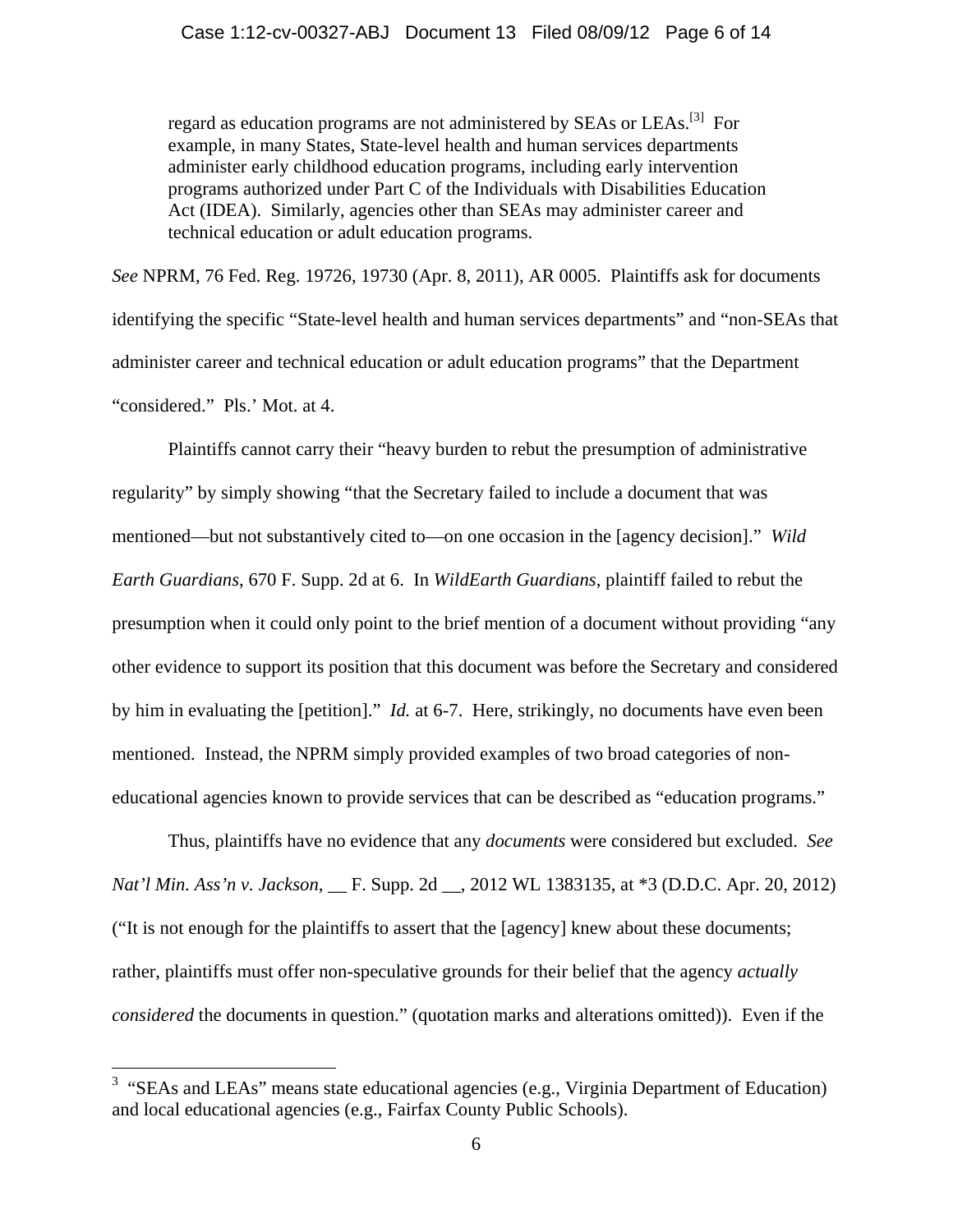#### Case 1:12-cv-00327-ABJ Document 13 Filed 08/09/12 Page 7 of 14

standard were more expansive, plaintiffs have also not presented any evidence that more detailed *information* than what is contained in the NPRM was considered but excluded. Instead, the paragraph simply shows an awareness of certain information—information which is publically available. For this reason alone, plaintiffs have failed to carry their burden on supplementation.

But, in addition, the Department has chosen to introduce actual evidence to address plaintiffs' unfounded speculation. Kathleen M. Styles, the Chief Privacy Officer of the Department explains that she consulted with individuals involved with drafting the paragraph upon which plaintiffs rely. *See* Declaration of Kathleen M. Styles ("Styles Decl.") ¶¶ 6, 8 (attached as Exhibit 1). She reports that these individuals relied upon "general knowledge of the existence of [such] agencies . . . not on any specific list of agencies." *Id.* Nor is Ms. Styles "aware of any documents on [these] topic[s] that were considered by the Department but not included in the Administrative Record." *Id.* Accordingly, these two requests should be denied.

### **II. TWO OF PLAINTIFFS' REQUESTED SUPPLEMENTATION CATEGORIES ARE UNDISPUTED AND THEREFORE MOOT.**

In their next two requests, plaintiffs seek the documents they believe are referenced in the following paragraph regarding student ID badges:

An increased awareness of school safety and security has prompted some educational agencies and institutions, especially school districts, to require students to wear and openly display a student ID badge that contains identifying information (typically, name, photo, and student ID number) when the student is on school property or participates in extracurricular activities. We have received inquiries about this issue, as well as complaints that the mandatory public display of identifying information on a student ID badge violates the FERPA rights of parents and eligible students[.]

*See* NPRM, AR 0006-07. Plaintiffs specifically request identification of the "school districts"

that the Department "considered" and any "[c]orrespondence received by the Education

Department" before the NPRM was issued regarding the complaints and inquiries referenced in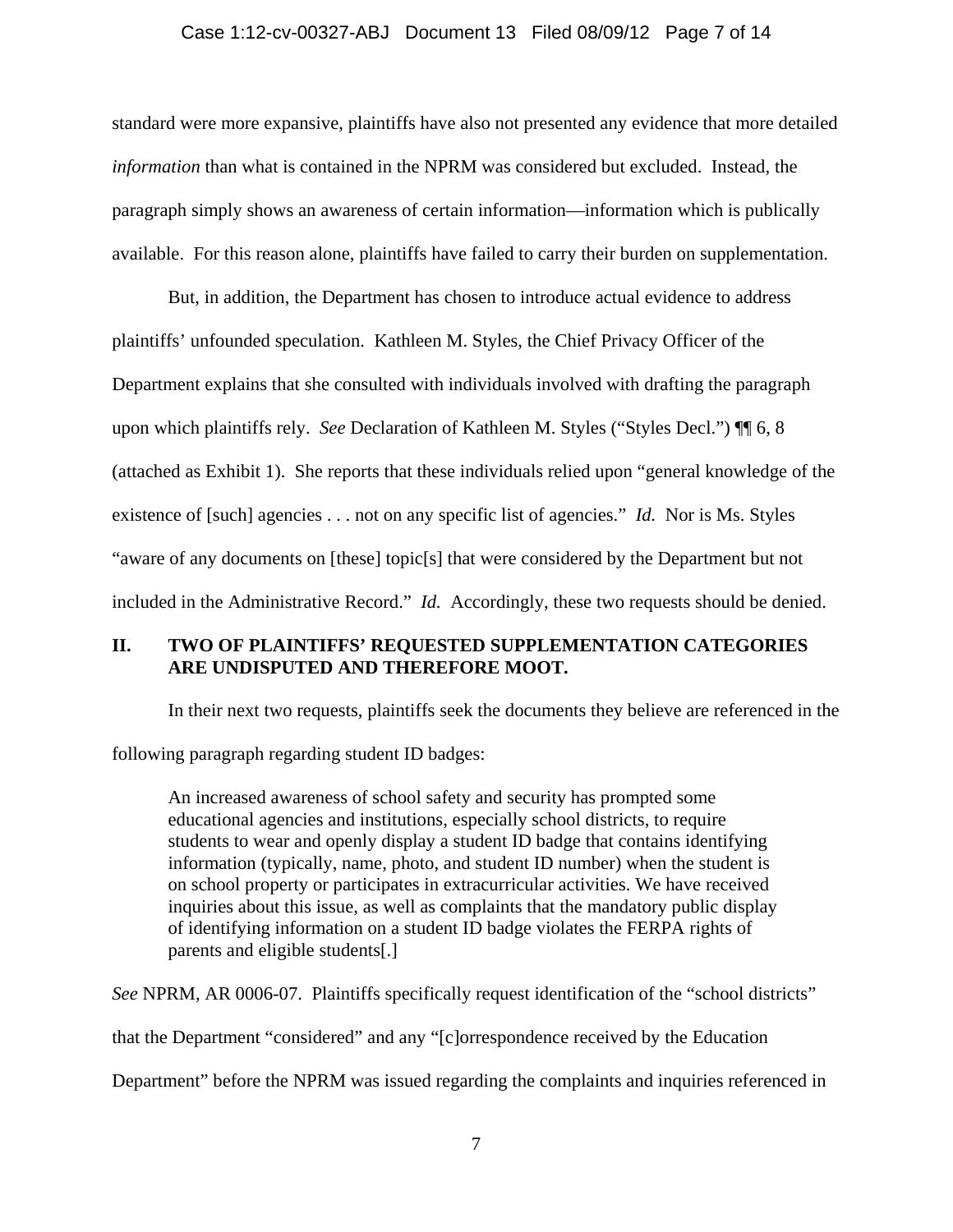#### Case 1:12-cv-00327-ABJ Document 13 Filed 08/09/12 Page 8 of 14

the paragraph. *See* Pls.' Mot. at 4. These requests are subject to many of the same defects discussed in the previous section. The Department, however, reviewed documents available to the agency personnel who were involved with drafting the NPRM and identified two documents responsive to plaintiffs' requests. *See* Styles Decl. ¶¶ 11, 13.

 The first document is a February 2009 email received by one of the individuals involved with drafting the NPRM that reports responses from sixteen school security chiefs regarding their use of student ID badges. *See* Styles Decl. ¶¶ 10-11, Ex. A. The second document is a complaint file, including all correspondence regarding a parent's objection to a school district's ID badge policy. *See* Styles Decl. ¶ 13, Ex. B. After inquiry, the declarant is "not aware of any other documents on this topic that were known to the individuals involved in drafting the NPRM or Final Regulations." *See id.* ¶¶ 11, 13. Because the Department is willing to stipulate to the supplementation of the administrative record with these two documents, and because the Department is aware of no other responsive documents, these requests should be denied as moot. *See IMS, P.C.*, 129 F.3d at 624 (by "joint stipulation" the parties may include "material that does not appear in the  $\dots$  administrative record").<sup>4</sup>

## **III. PLAINTIFFS' REQUESTS FOR CONSIDERATION OF EXTRA-RECORD EVIDENCE SHOULD BE DENIED BECAUSE THEY CANNOT SHOW THE REQUIRED UNUSUAL CIRCUMSTANCES.**

Plaintiffs ask that three sets of documents be submitted as extra-record evidence regarding the implementation of the 2011 Final Rule. *See* Pls.' Mot. at 5-6. Plaintiffs

<sup>&</sup>lt;sup>4</sup> To the extent that plaintiffs may press for further searches for additional documents, the Department urges the Court to deny any such request because, for the reasons discussed in the prior section, plaintiffs have not carried their heavy burden to show that any additional documents were actually considered by the Department. Moreover, such documents would add little additional relevant material. *Cf. Ad Hoc Metals Coal. v. Whitman*, 227 F. Supp. 23 134, 142 (D.D.C. 2002) ("Where an agency has considered an issue and included relevant material in the record, supplementation with similar or identical documents is not always required.").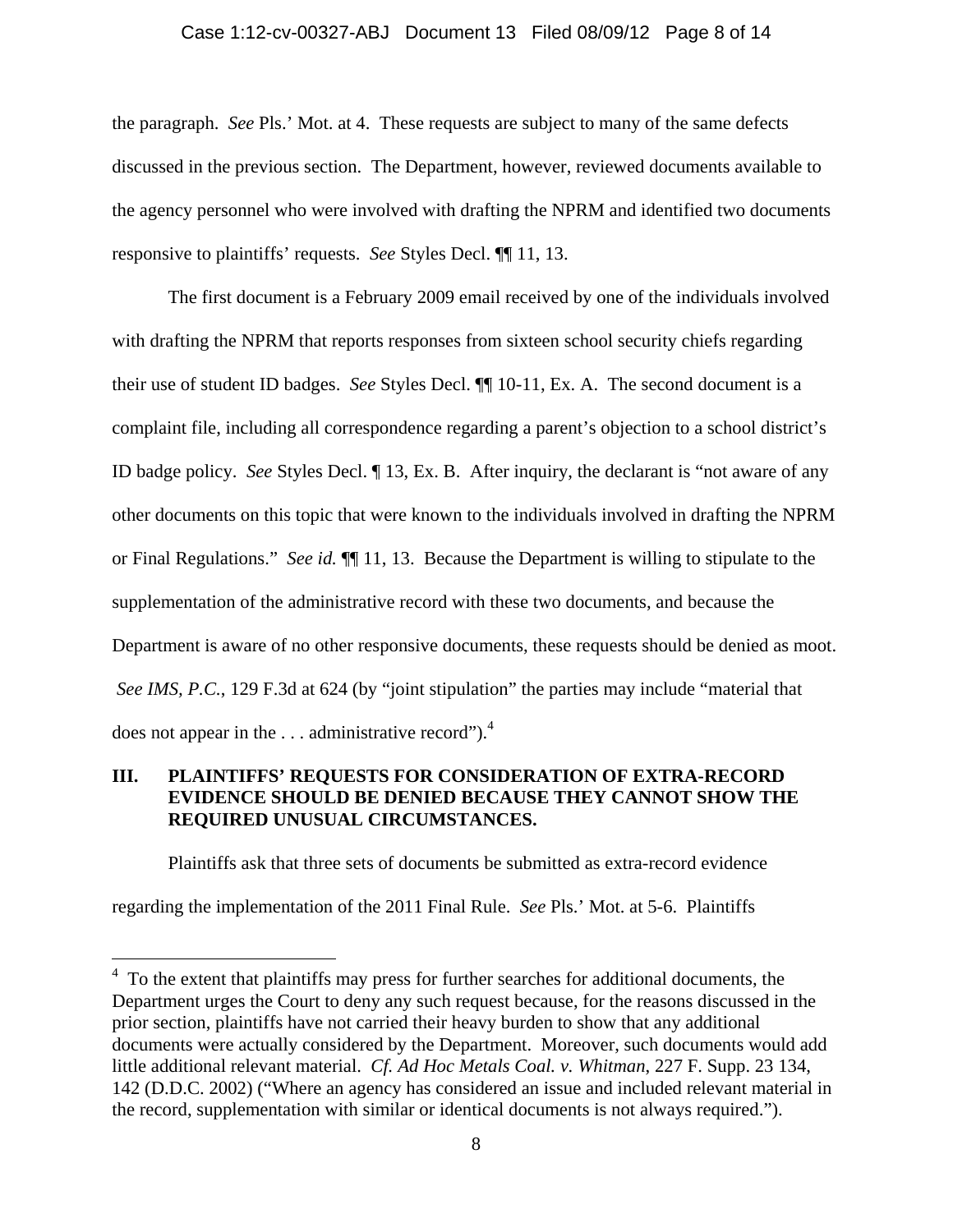#### Case 1:12-cv-00327-ABJ Document 13 Filed 08/09/12 Page 9 of 14

generically claim that these documents would "assist in explaining the agency's actions and the record before the court." *See id.* at 7, 10. They claim that this implementation information will help the Court to "understand the complex nature of the Final Regulations" and "to understand the issues clearly." *Id.* at 10. Yet plaintiffs cannot show any "unusual circumstances" here that would justify an exception to the general rule limiting the Court's review to the administrative record before the agency at the time of its decision. *See Am. Wildlands*, 530 F.3d at 1002. Plaintiffs' unsupported claim that FERPA or the Department's regulations are complex does not suffice. Even if the D.C. Circuit were to adopt its prior dicta that complexity of a case can be a basis for admitting extra-record evidence—which it has not, *see supra* n. 2—FERPA is no more complicated than many of the other statutory schemes the courts regularly address. FERPA's limited complexity thus cannot be an "unusual circumstance" justifying consideration of extrarecord evidence without throwing the door wide open to such evidence in many other cases.

Plaintiffs single out only one exception adopted by the D.C. Circuit that permits consideration of extra-record evidence: where the agency has made "such a failure to explain administrative action as to frustrate effective judicial review." Pls.' Mot. at 9-10 (quoting *Camp v. Pitts*, 411 U.S. 138, 142-43 (1973)). This exception has recently been summarized by the D.C. Circuit to apply only "when the record is so bare that it prevents effective judicial review." *Theodore Roosevelt Conservation P'ship v. Salazar*, 616 F.3d 497, 515 (D.C. Cir. 2010). This exception, accordingly, has no application to this case where the administrative record cannot possibly be labeled "bare," and where the Department has thoroughly explained the new regulations and their impact in both the NPRM and the Final Rule. *See* NPRM, AR 0001-14; Final Rule, AR 0696-752. For that reason, and other reasons discussed below, each of these requests should be denied.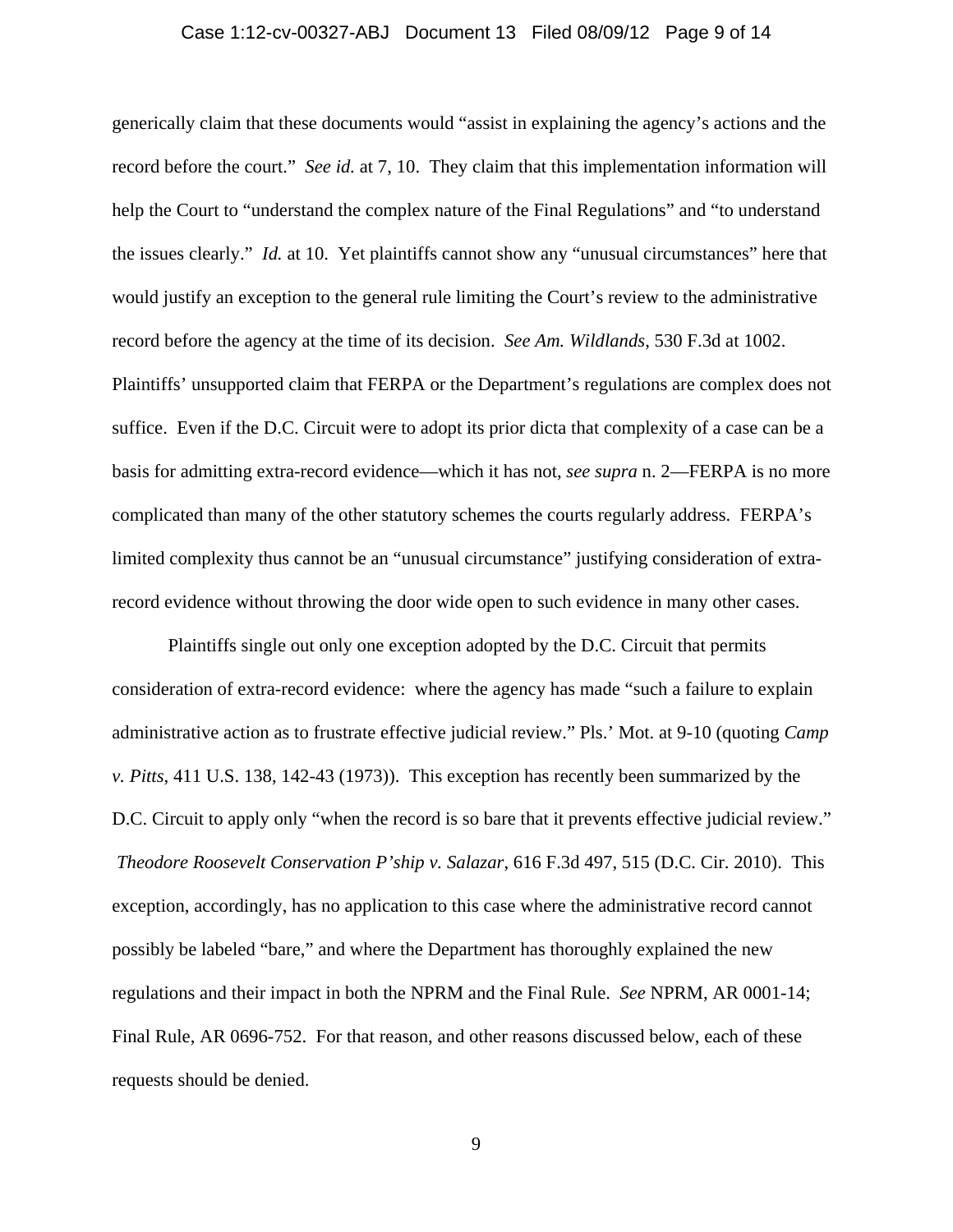# **A. The Cloud Computing FAQ Is Not Relevant And Does Not Further Illuminate Any Issue In This Case.**

Plaintiffs ask the Court to consider an eight page document titled "Frequently Asked

Questions—Cloud Computing" that the Department posted on its website in June  $2012$ <sup>5</sup> More

specifically, they wish to draw the Court's attention to the following sentence in this document:

While outsourcing IT functions would not traditionally be considered an audit or evaluation, the Department recognizes that the size and scope of state longitudinal data systems may necessitate outsourcing IT functions, and believes that the use of this exception is appropriate in this instance.

Cloud Computing FAQ, Pls.' Mot., Ex. A at 2; Pls.' Mot. at 6. Claiming that this sentence is

"highly relevant," they believe it shows how the Department has used the 2011 Final Rule to

"amplif[y] the narrowly defined circumstances under which the newly expanded 'authorized

representatives' may gain access to education records." Pls.' Mot. at 6.

1

Plaintiffs are mistaken. Context makes clear that this sentence has nothing to do with the

regulatory changes made in 2011. Instead, it derives directly from the 2008 Final Rule. *See id.*

("The Department made this change to the FERPA regulations in 2008."). Indeed, this

application to IT outsourcing was expressly considered in that regulation's preamble:

In general, the Department has interpreted FERPA and implementing regulations to permit the disclosure of personally identifiable information from education records, without consent, in connection with the outsourcing of institutional services and functions. Accordingly, the term ''authorized representative'' in §  $99.31(a)(3)$  includes contractors, consultants, volunteers, and other outside parties (i.e., nonemployees) used to conduct an audit, evaluation, or compliance or enforcement activities specified in § 99.35, or other institutional services or functions for which the official or agency would otherwise use its own employees. For example, a State educational authority may disclose personally identifiable information from education records, without consent, to an outside attorney retained to provide legal services or *an outside computer consultant* 

 $5$  The webpage on which the document appears states that webpage was last modified on June 8, 2012. *See* http://www2.ed.gov/policy/gen/guid/ptac/faqs.html. And metadata in the "properties" section of the PDF itself states that the document was last modified on June 7, 2012. *See* http://www2.ed.gov/policy/gen/guid/ptac/pdf/cloud-computing.pdf.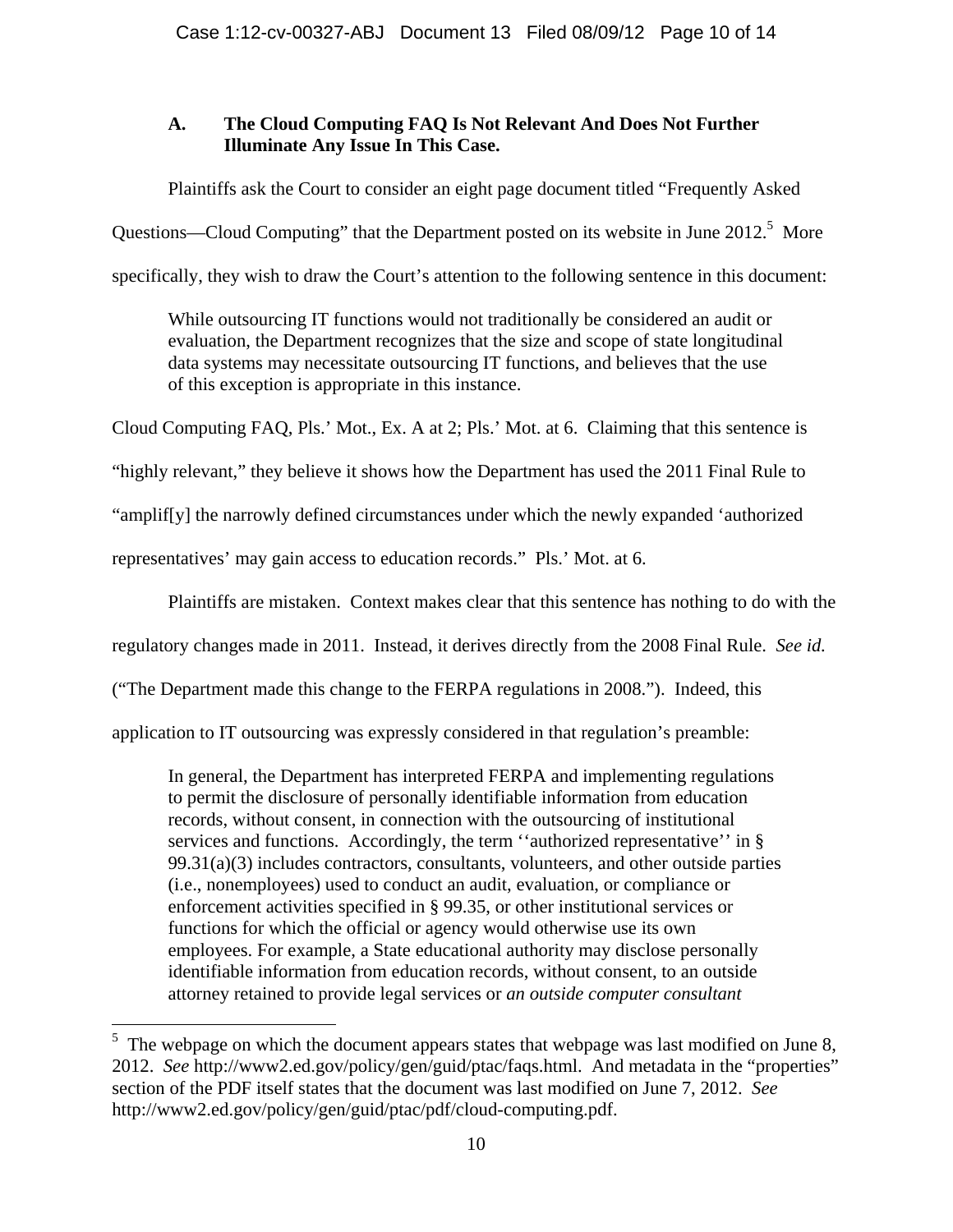#### Case 1:12-cv-00327-ABJ Document 13 Filed 08/09/12 Page 11 of 14

*hired to develop and manage a data system for education records*.

2008 Final Rule, 73 Fed. Reg. 74806, 74825 (Dec. 9, 2008), AR 0772 (emphasis added). Accordingly, this guidance would have been issued regardless of whether the 2011 Final Rule was issued, and it employs the "direct control" standard to which plaintiffs wish to revert. *Cf.* EPIC Comment, AR 0526. This document is largely irrelevant to the issues in this case, and whatever relevance it has is redundant with a document properly contained in the administrative record—the 2008 Final Rule. Under these circumstances, plaintiffs simply cannot show the unusual circumstances which would justify making an exception here.

### **B. The Department Maintains No List of "Approved Education Programs."**

Plaintiffs next request that the Department be required to produce a list of "[a]pproved education programs," for which approvals have been made "pursuant to the newly created definition of 'education program.'" Pls.' Mot. at 5. This request should be denied because no such list exists. *See* Styles Decl. ¶ 15 ("The Department does not 'approve' education programs under 34 C.F.R.§ 99.35. Therefore, the Department maintains no list of approved education programs."). Nor have plaintiffs shown that any such information regarding implementation of the Final Rule qualifies under any of the exceptions to the general ban on extra-record evidence. They do not allege that the agency "deliberately or negligently excluded" adverse documents. *See Am. Wildlands*, 530 F.3d at 1002. Nor do they claim that this implementation information would illuminate "whether the agency considered all of the relevant factors." *See id.* And as discussed above, there can be no argument that the agency "failed to explain" its action here, after completing a thorough NPRM and a Final Rule that described and responded to the many public comments received. *See* NPRM, AR 0001-14; Final Rule, AR 0696-752. Indeed, plaintiffs appear to present a facial challenge to the regulation, expressing worry about how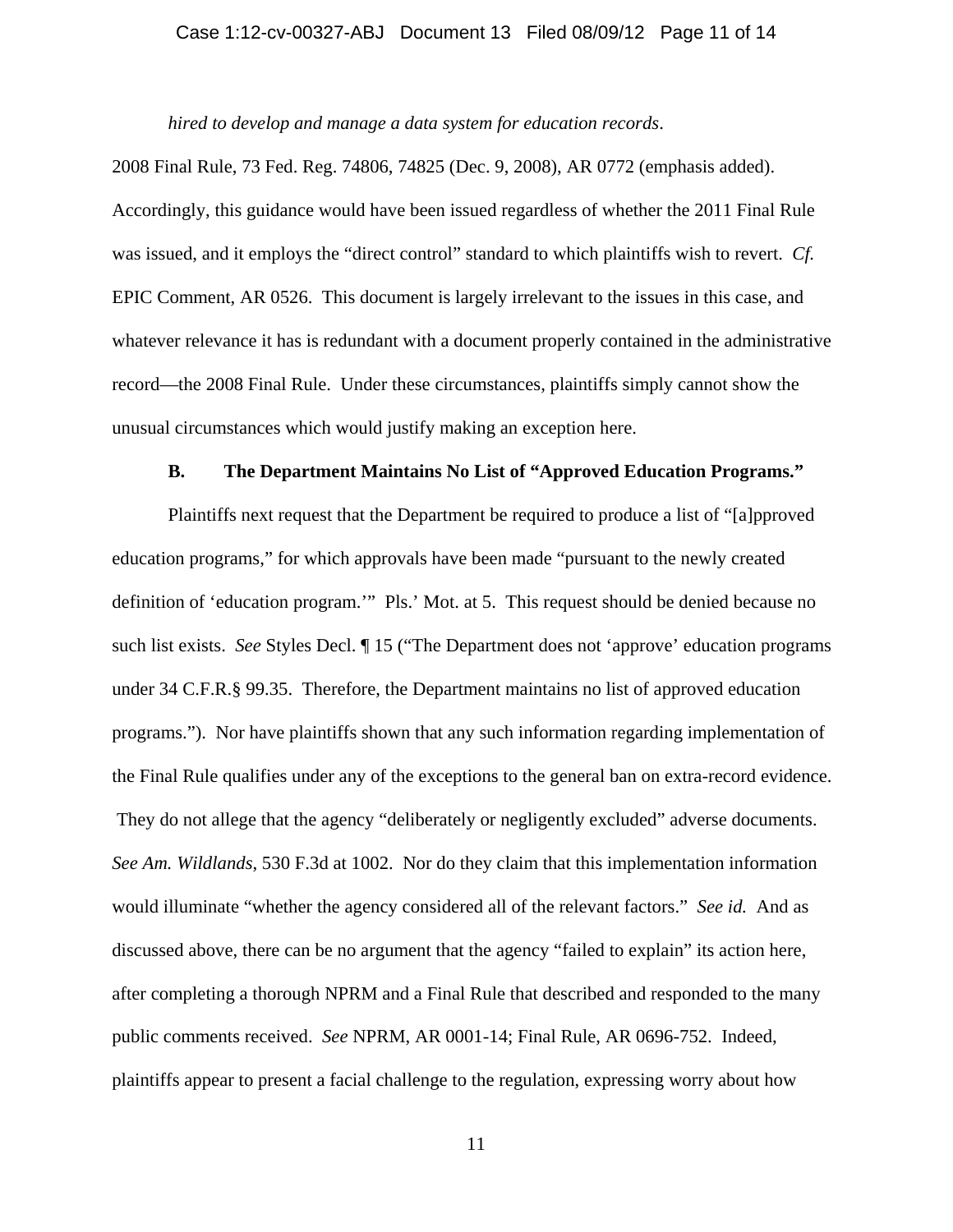expansively the program evaluation exception could reach under the definition of "education program." *See* Compl. ¶ 23. Such an argument stands or falls on the merits of its interpretation of statutory text and regulatory reach. Implementation examples would serve little purpose.

## **C. Written Agreements With Authorized Representatives Entered** *After* **the 2011 Final Rule are Not Relevant Because Plaintiffs Claim That the Definition at Issue is Overbroad, Not That It is Ambiguous.**

Finally, plaintiffs seek "any written disclosure agreements dated after January 3, 2012 between the Secretary of Education and [his] 'authorized representatives.'" Pls.' Mot. at 6. The Final Rule requires that non-employees be designated "authorized representatives" for purposes of the program evaluation exception only by written agreement. *See* 34 C.F.R. §  $99.31(a)(6)(iii)(C)$ , AR 0733-34. Thus, plaintiffs seek implementation information regarding what entities have been designated by the Department as "authorized representatives."

Plaintiffs have not met any of the recognized exceptions that would permit consideration of this extra-record evidence. They make no argument of bad faith, or that the Department "deliberately or negligently excluded [adverse] documents." *Am. Wildlands*, 530 F.3d at 1002. Nor, as discussed above, can they maintain that the Department "failed to explain" its action. *See id.* Thus, their argument revolves around whether these documents qualify as "background information." *See id.* Post-promulgation implementation actions do not logically come within the definition of "background," and even if they could, these documents are not necessary here.

"Underlying all of [the extra-record evidence] exceptions is the assessment" of whether "resort to extra-record information is necessary to enable judicial review to become effective." *Nat'l Mining Ass'n*, 2012 WL 1383135, at \*4 (quotation marks and alterations omitted). The Department clearly explained that the Final Rule would authorize "any entity or individual designated" by written agreement to serve as an authorized representative. *See* 34 C.F.R. § 99.3,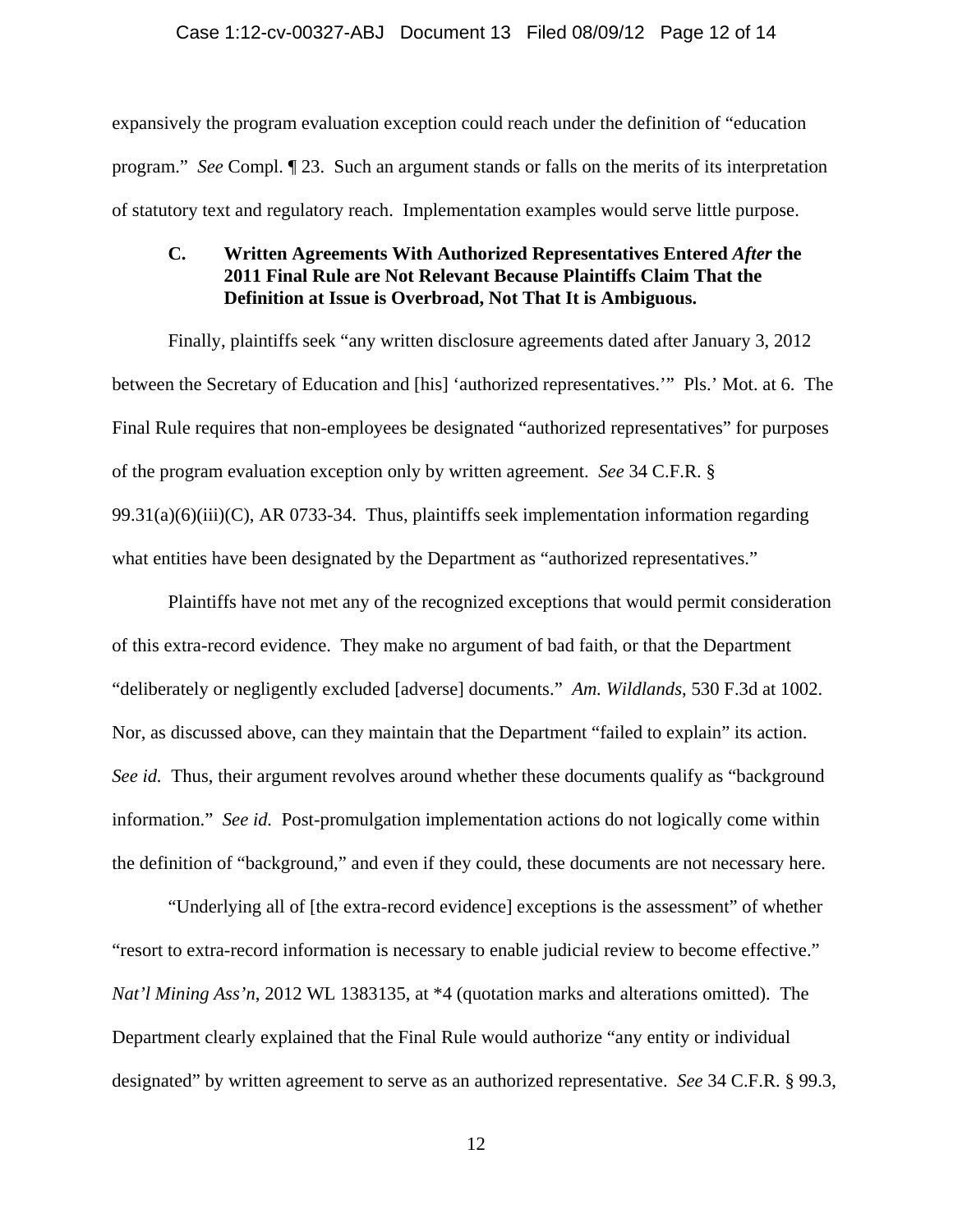# Case 1:12-cv-00327-ABJ Document 13 Filed 08/09/12 Page 13 of 14

AR 0733. Because further information about specific entities that may have been designated would not shed any more light on the scope of this broad definition, these documents are not needed for effective review. *Cf. Midcoast Fishermen's Ass'n v. Gutierrez*, 592 F. Supp. 2d 40, 45-46 (D.D.C. 2008) (rejecting requested "background information" because it was not "useful to resolving the case"). Moreover, such information would not address the sole purpose of background information as identified by the D.C. Circuit: "to determine whether the agency considered all of the relevant factors." *City of Dania Beach*, 628 F.3d at 590; *Am. Wildlands*, 530 F.3d at 1002; *James Madison Ltd.*, 82 F.3d at 1095. Here, "there are no additional factors to which movants point that the Department . . . should have considered but did not." *Earthworks*, 279 F.R.D. at 186. Nor have plaintiffs even attempted to identify any connection between these documents and alleged additional factors for consideration. *See Cape Hatteras*, 667 F. Supp. 2d. at 116 (declining to consider extra-record evidence where plaintiffs had "not identified . . . how the [document] demonstrates what factors [the agency] needed to consider").

Moreover, plaintiffs' request for this implementation information is fundamentally inconsistent with the nature of their challenge. Courts in this Circuit have occasionally allowed implementation information to be considered when the legal question involves how a rule is being applied. *See, e.g.*, *Nat'l Mining Ass'n*, 2012 WL 1383135, at \*5 (permitting documents relevant to whether the agency "has applied the Guidance as a binding rule and in an arbitrary and capricious manner"). But plaintiffs do not challenge the implementation of the Final Rule. Instead, they argue that the Final Rule itself is "not in accordance with law" and is "in excess of the [Department's] statutory authority." Compl. ¶¶ 30, 35. Implementation information will not affect these arguments. *See Boswell Memorial Hosp.*, 749 F.2d at 794 (holding that plaintiffs' "actual experience with the . . . Rule," while relevant to plaintiffs' standing "is not, however,